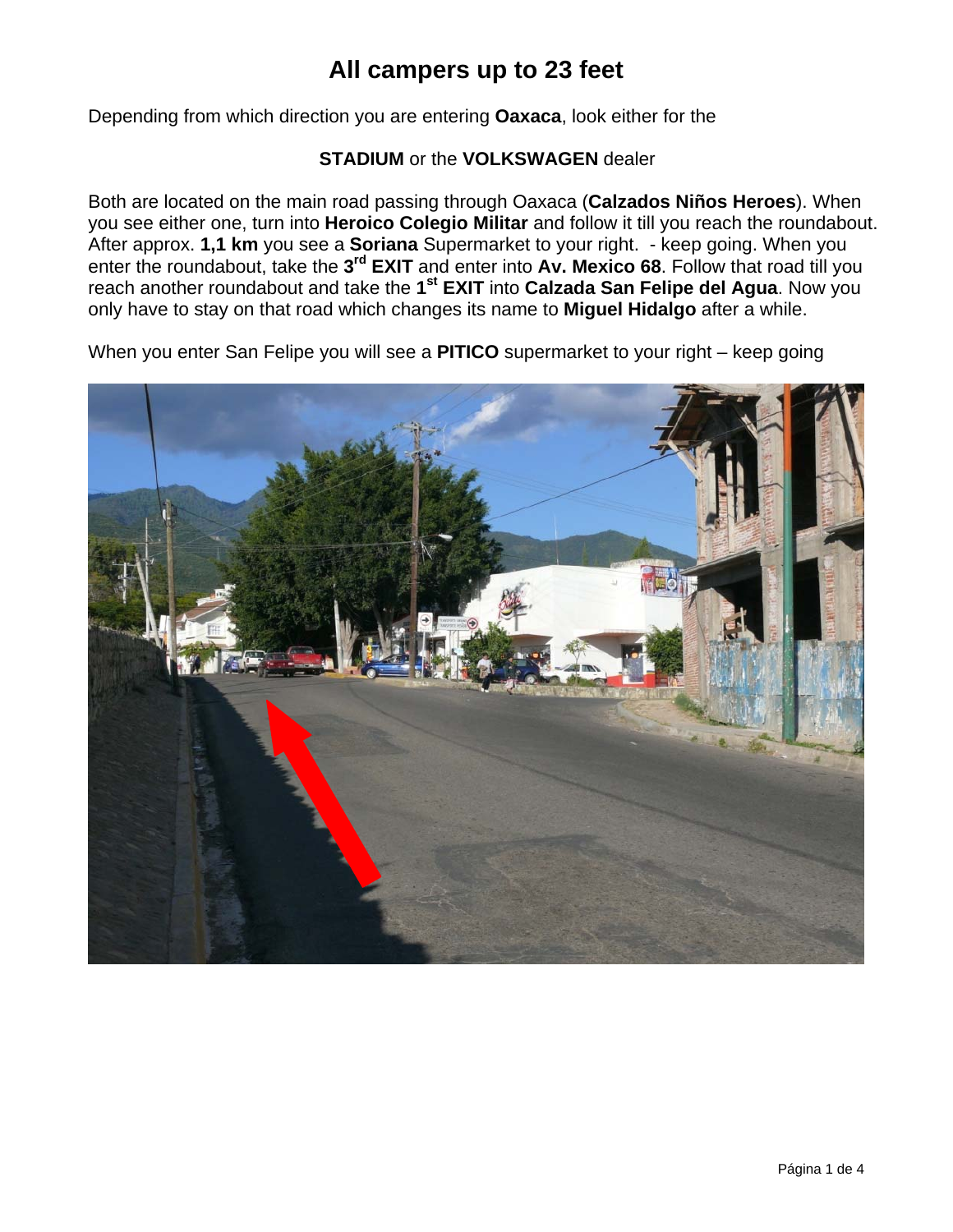After another **800 m** you have to turn left into **Agustin del Iturbide.** Look for a blue sign to your left saying **HOSTAL**. On the right you can see the church.

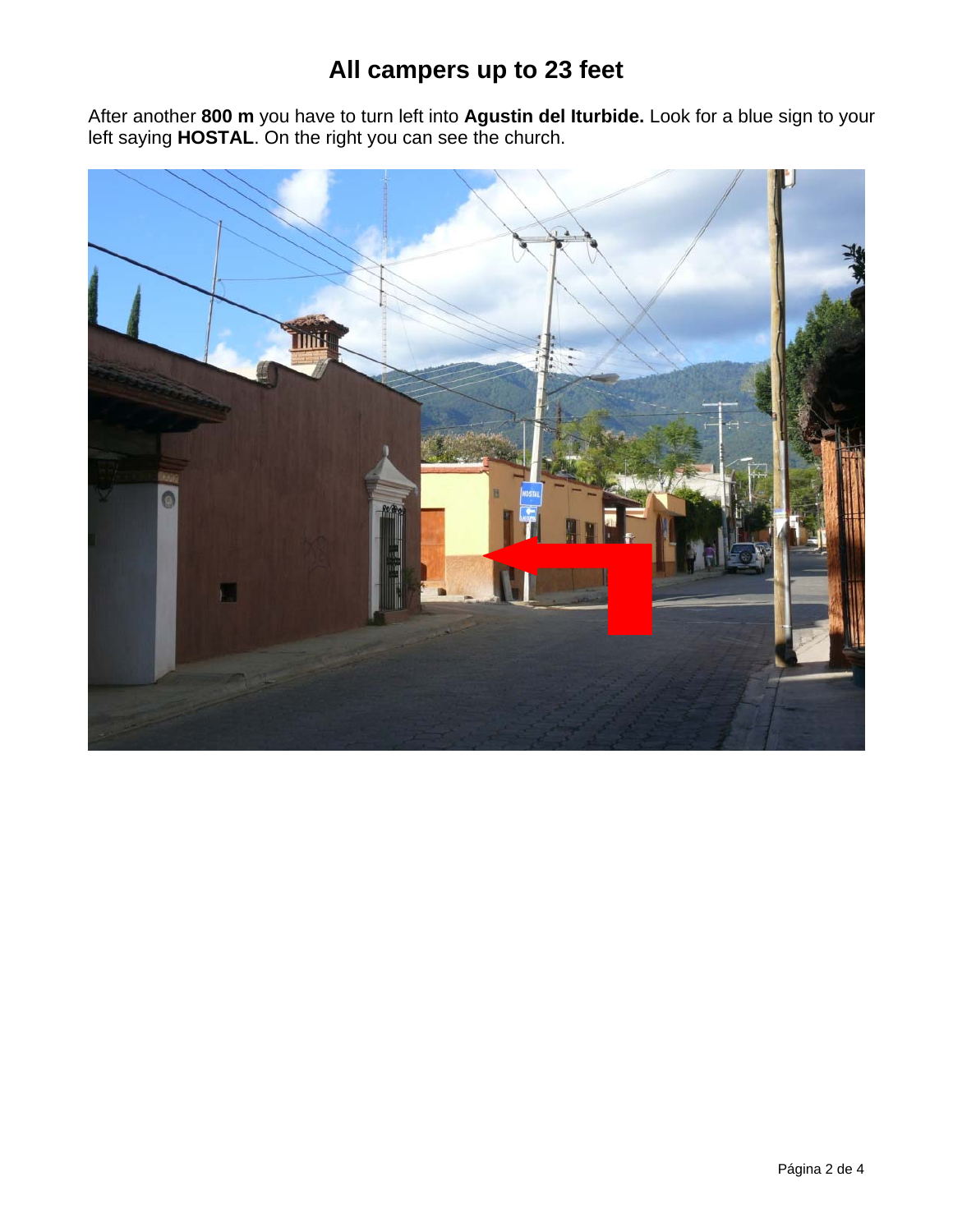Follow that short road for approx. **100 m** and turn right and again left after **50 m**